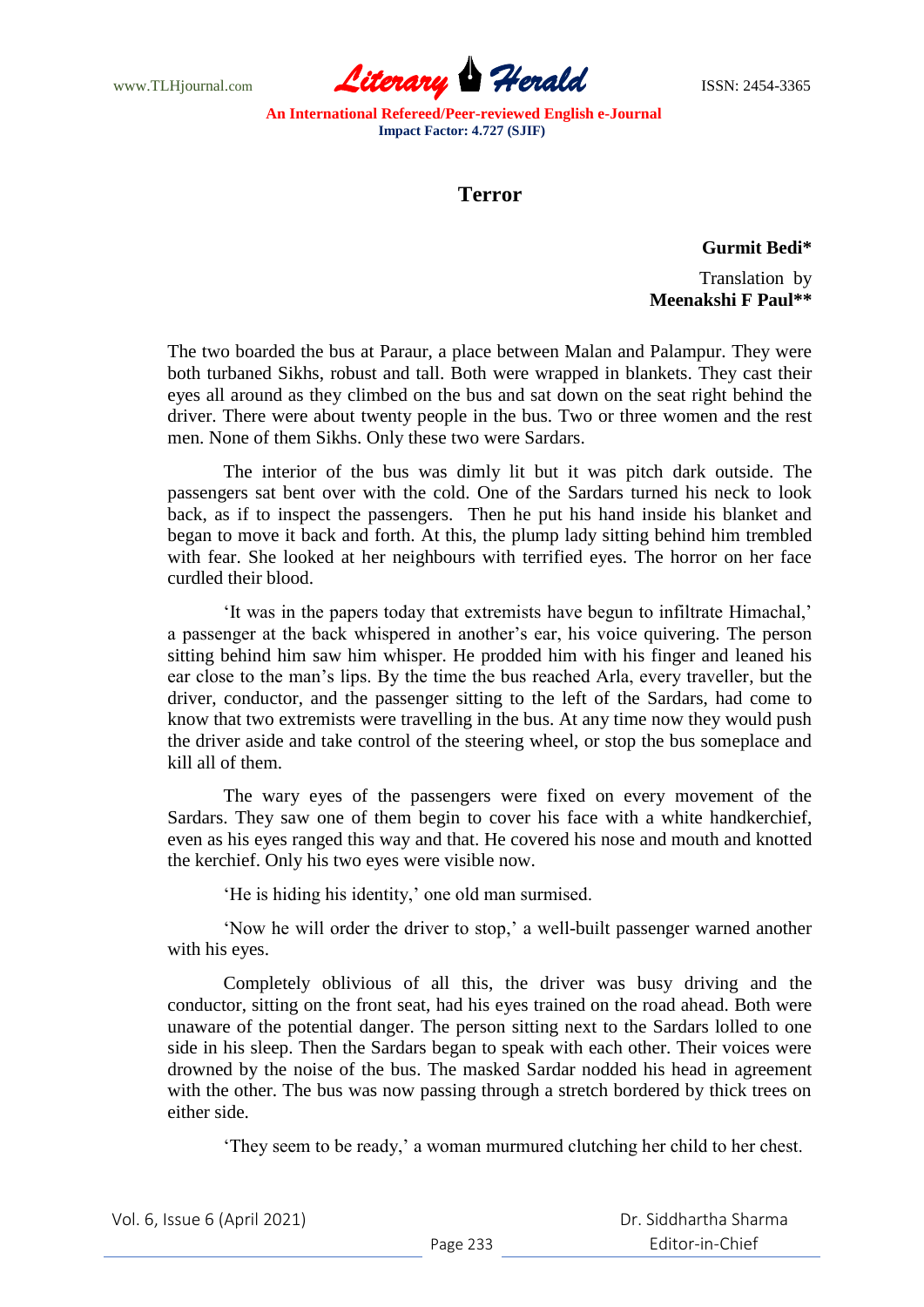

**An International Refereed/Peer-reviewed English e-Journal Impact Factor: 4.727 (SJIF)**

Just then the other Sardar bent down and began to remove something from his bag.

"I"m sure there is an AK-47 in it. Extremists carry their AK-47s in bags slung on their shoulders, don"t they, and conceal them under their blankets. There"s no need to load the guns again and again. You just have to pull the trigger and turn the barrel around. He too will do this now,' said a young man who had read about the workings of an AK-47 in the newspapers. He choked with the fear of impending death.

"Why are they bent on killing us? How have we wronged them? Sardars were made to fight against injustice. What kind of Sardars are they who are preparing to kill innocent people,' a woman passenger was about to break into sobs.

"There's not one man in this bus who can face them boldly," another woman passenger glanced timorously at all the men. They were pale with fear; as if their blood had frozen in their veins.

Suddenly, a crackling sound was heard and the two Sardars drew close to each other. Then some chewing sounds began to emanate from them. One of them nudged the other; and both exchanged smiles. Still smiling, they turned around and looked carefully at all the passengers. The passengers could only see their eyes. Four intense imposing eyes. Then they both straightened their necks and seemed ready to get up from their seats.

Everyone, except the driver and conductor, was petrified.

'Please stop here, brother. We have to get down here,' one Sardar said politely. The driver applied the brakes instantly.

'Rabb tuhada bhala kare,' the second Sardar turned the door handle, 'May God bless you.'

"When will you be available in the canteen?" the driver asked with some hesitation.

'Come whenever you want. We're always at your service.'

Laughing, the two Sardars stepped off the bus.

Taken aback, the passengers exchanged glances; each one trying to hide their embarrassment.

#### \*\*\*\*\*\*\*\*\*\*\*\*\*\*\*

#### **\*Author**

A prolific writer, Gurmit Bedi has written novels, short stories, poetry and feature articles. Known for his satire, Bedi has been honoured variously, including the Himachal Sahitya Academy Award and Punjab Kala Sahitya Award.

### **\*\*Translator**

Vol. 6, Issue 6 (April 2021)